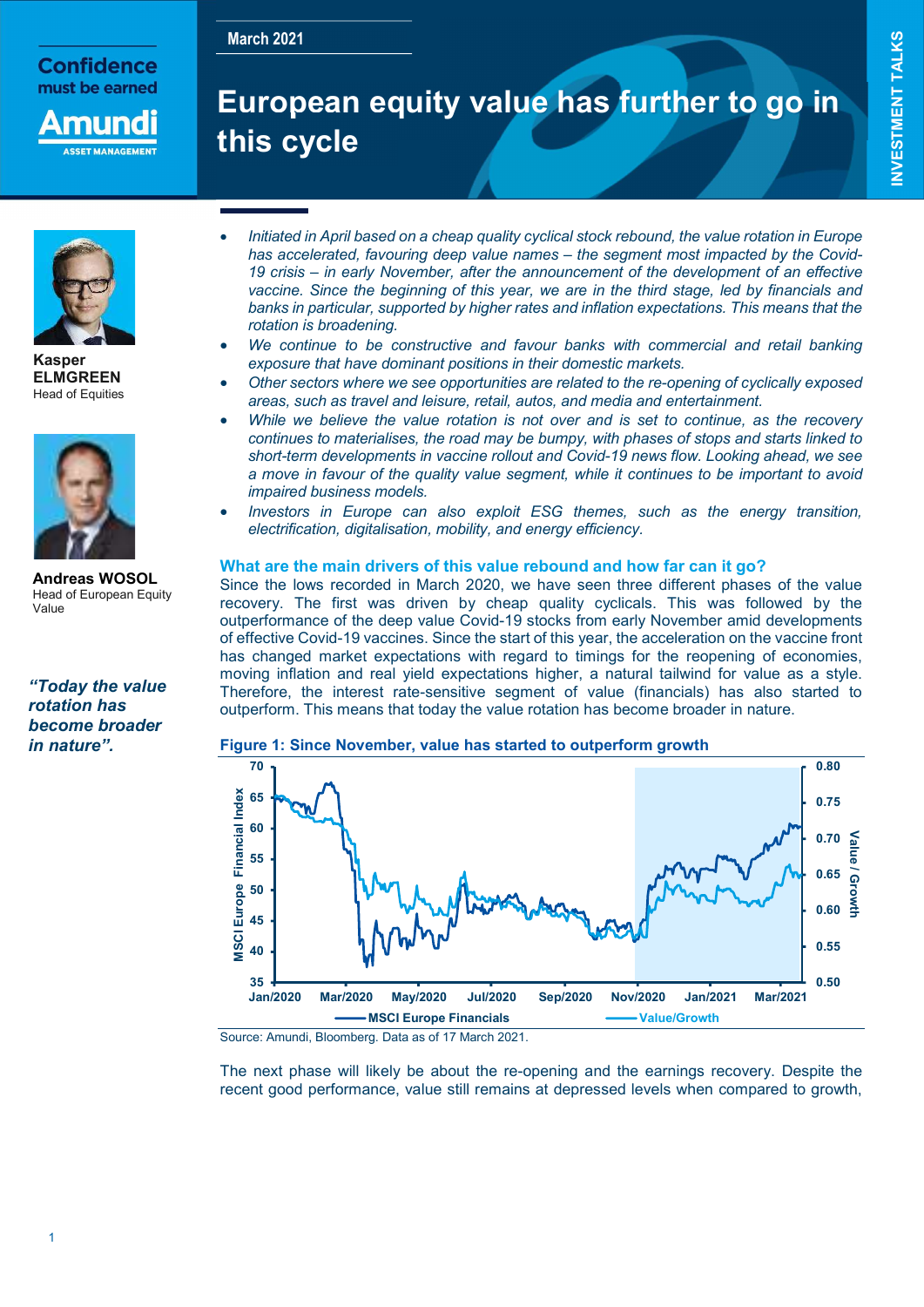and, importantly, to our assessment of intrinsic value – which suggests that the move has further to run.



Figure 2: MSCI Europe growth vs value composite premium (P/E, P/BV, DY)

Source: Datastream, Amundi Research, data as of 22 March 2021. Composite premium is based on a basket of criteria – trailing P/E, P/BV, dividend yield.

"We are transitioning from a liquidity to a growth-driven regime. This will not move in a linear manner: we expect bumps along the way".

We know from history that value assets are usually of short duration compared to growth. In turn, they tend to outperform in periods of rising yields and inflation expectations, the environment we are in today. That said, there is a rotation within the value segments depending on the maturity of the yield and inflation regime.

For some time now, we have been in a below-trend and falling yield and inflation environment, which typically benefits the quality value segment of the market. Since late last year, we have been in a below-average-but-rising yield and inflation expectations environment, which has supported deep value. If we transition to an environment that is characterised by aboveaverage yields and inflation, this would be more supportive of quality value again.

We are transitioning from a liquidity- to a growth-driven regime. This will not be a linear path, we expect bumps along the way. With the value rally now encompassing more areas of the market, we continue to see this as being an attractive entry point into this sphere.

Value as a style is pro-cyclical and therefore has an inherent sensitivity to the expectations regarding the economic environment. As a result, the transition from vaccine deployment to reopening of economies and tangible improvements in economic activity could be accompanied by short-term news flow-driven risk-on/-off periods. In addition, uncertainty could remain regarding yields, inflation, speed and timing of the recovery, and fiscal stimulus. So far, each of these areas has moved in favour of value, but we could see short-term bumpiness in their trajectories. Against this backdrop, we believe that a strategy which can capture all facets of the value spectrum is a preferred approach. As always, it remains important to avoid impaired business models.

#### In European equity value, where do you see key areas of opportunities?

Financials have started to perform strongly in the reflation trade. Prior to this, we saw a value rally without the participation of financials as more cyclical stocks were preferred by investors. However, financials, especially banks, are natural beneficiaries of higher growth and higher yields.

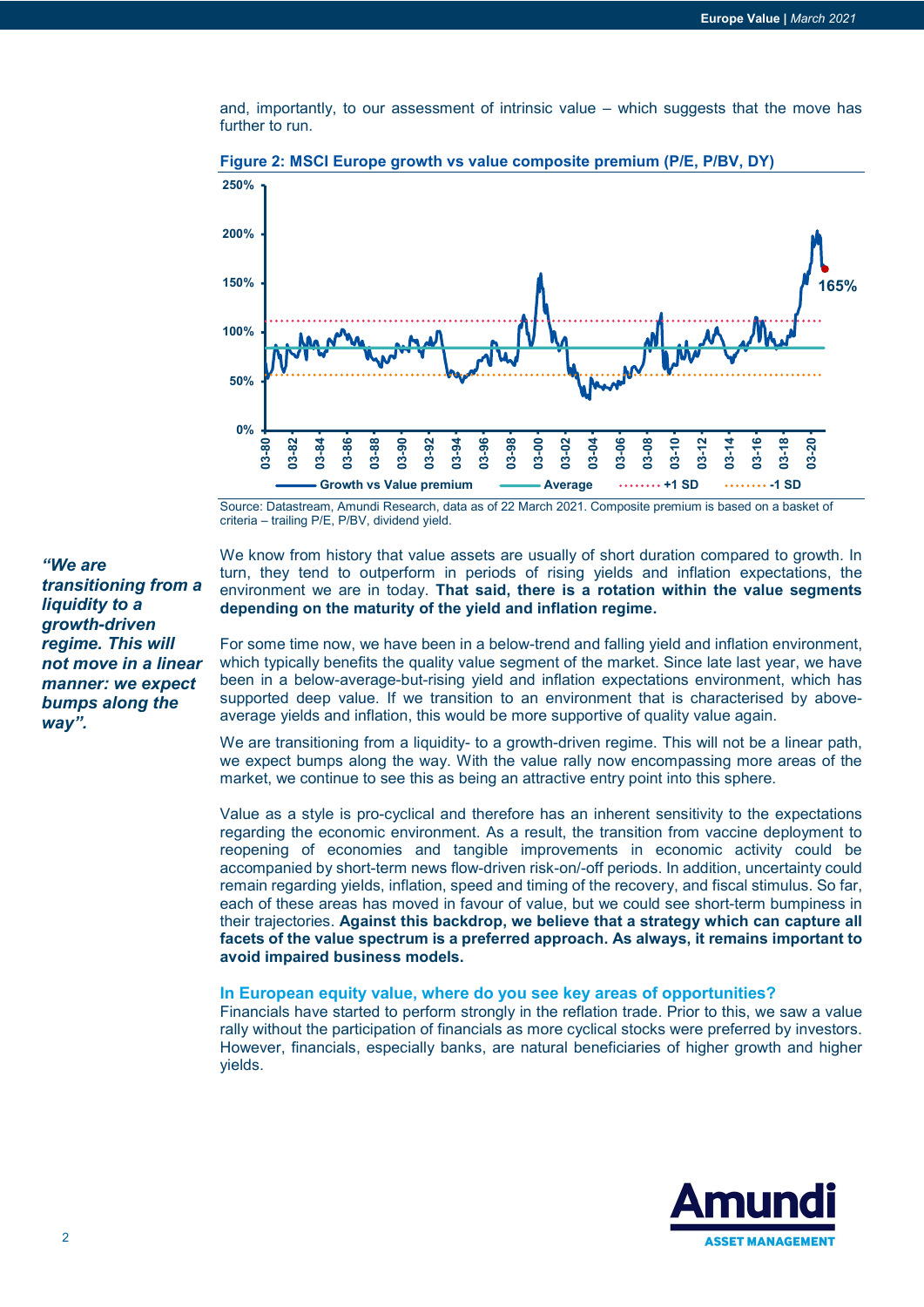"We prefer banks with commercial and retail exposure that have dominant positions in their domestic markets".



Source: Amundi, Bloomberg. Data as of 17 March 2021.

As we start to emerge from the Covid-19 crisis and economies begin to recover, this will allow banks to move from a balance-sheet-management focus to a focus on growing revenues and earnings as lending increases, lending rates rise, and repayment risk is less pronounced than in a recessionary environment, a scenario in stark contrast with that seen in recent years. We have a constructive view on the banking sector. However, we would continue to be very selective.

We prefer banks with commercial and retail banking exposure that have dominant positions in their domestic markets. Balance sheet strength remains an important focus for us. Despite the recent rally, and the brighter outlook for the sector, we have not strayed from our higher-quality focus in the banking arena.

In terms of areas of opportunity, we believe value can be found in most areas of the market and should not be pigeon-holed into just one or two sectors. Today, we see good investment cases emerging in most of the re-opening of cyclically exposed areas, such as travel and leisure, retail, autos, and media and entertainment.



Figure 4: Selected sectors and value performance in so far in 2021

Source: Amundi, Bloomberg. Data as of 17 March 2021.

Concerning ESG themes, while value stocks are, on average, less well ranked in terms of ESG than growth stocks, investors can find attractive structural themes to play, such as the energy transition, electrification, digitalisation, mobility, and energy efficiency.